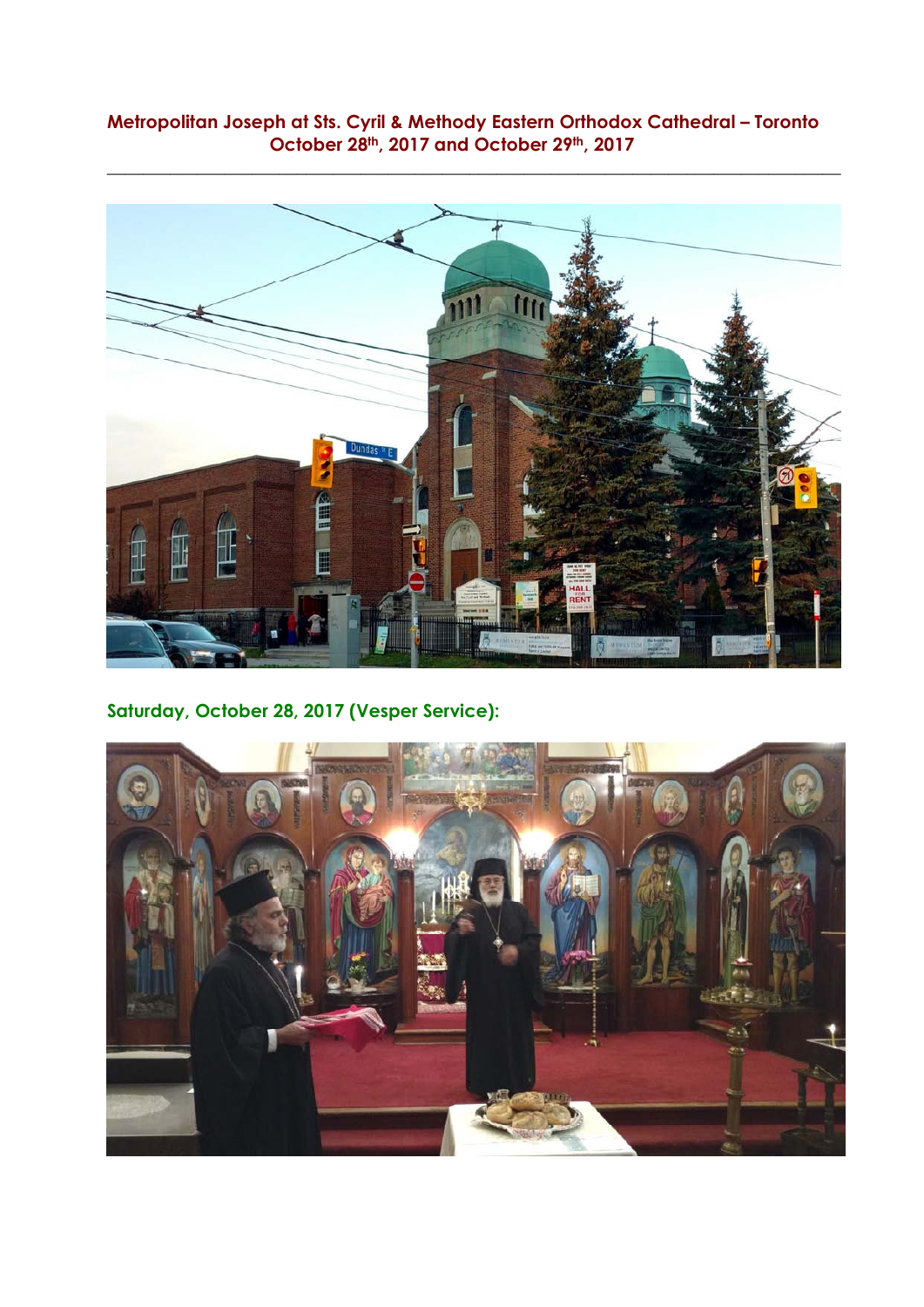

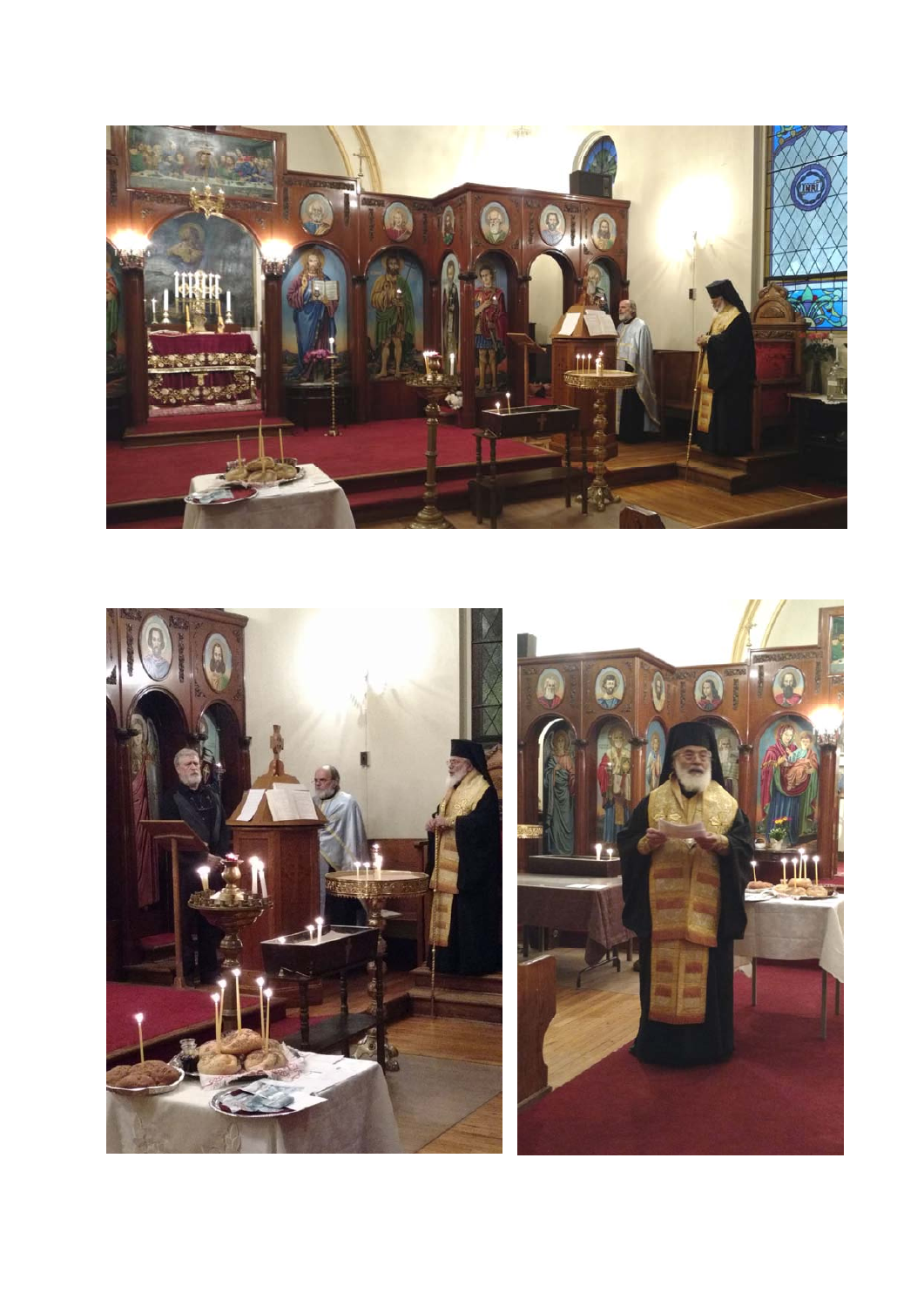

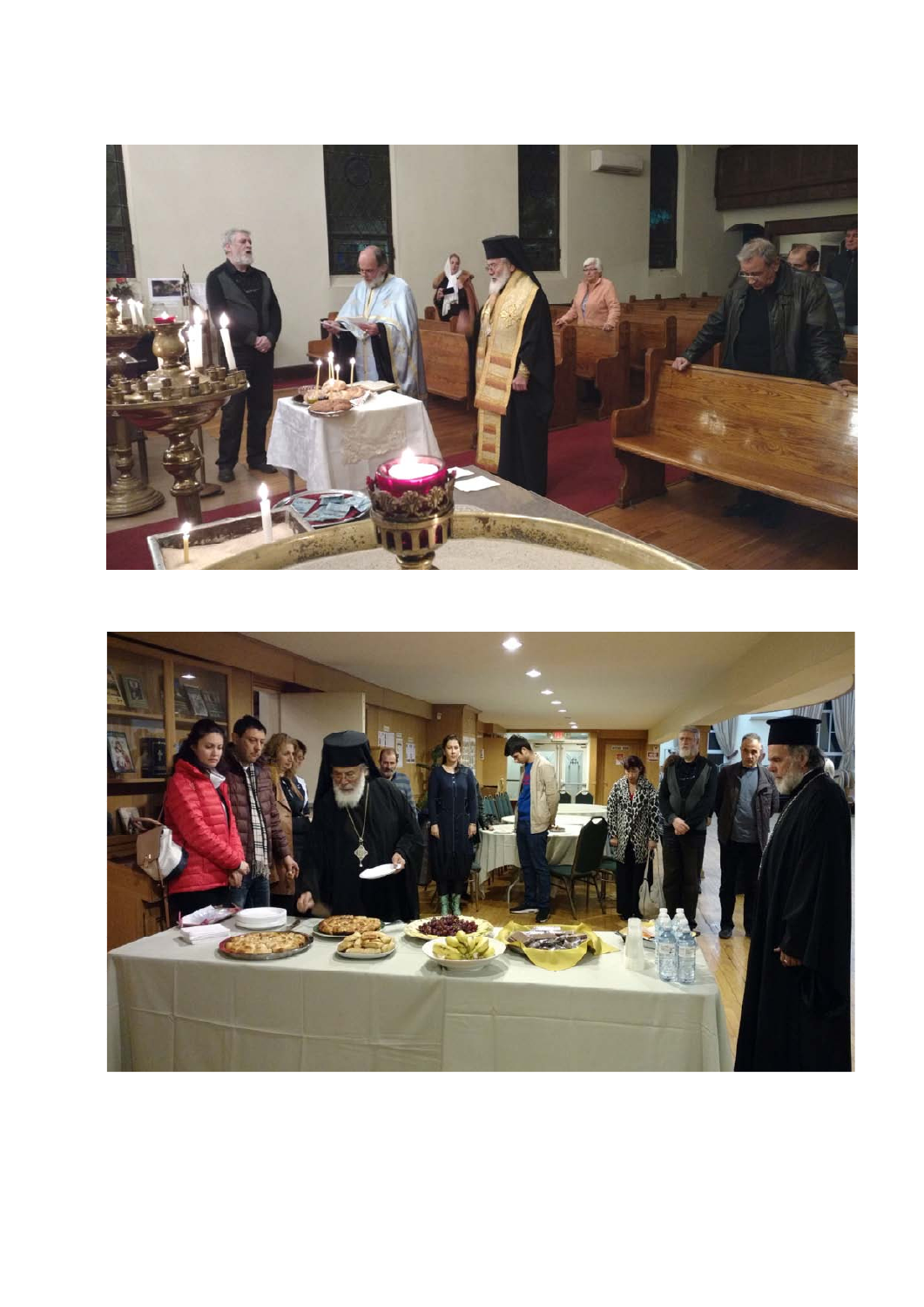

**Sunday, October 29, 2017 (Divine Liturgy):** 

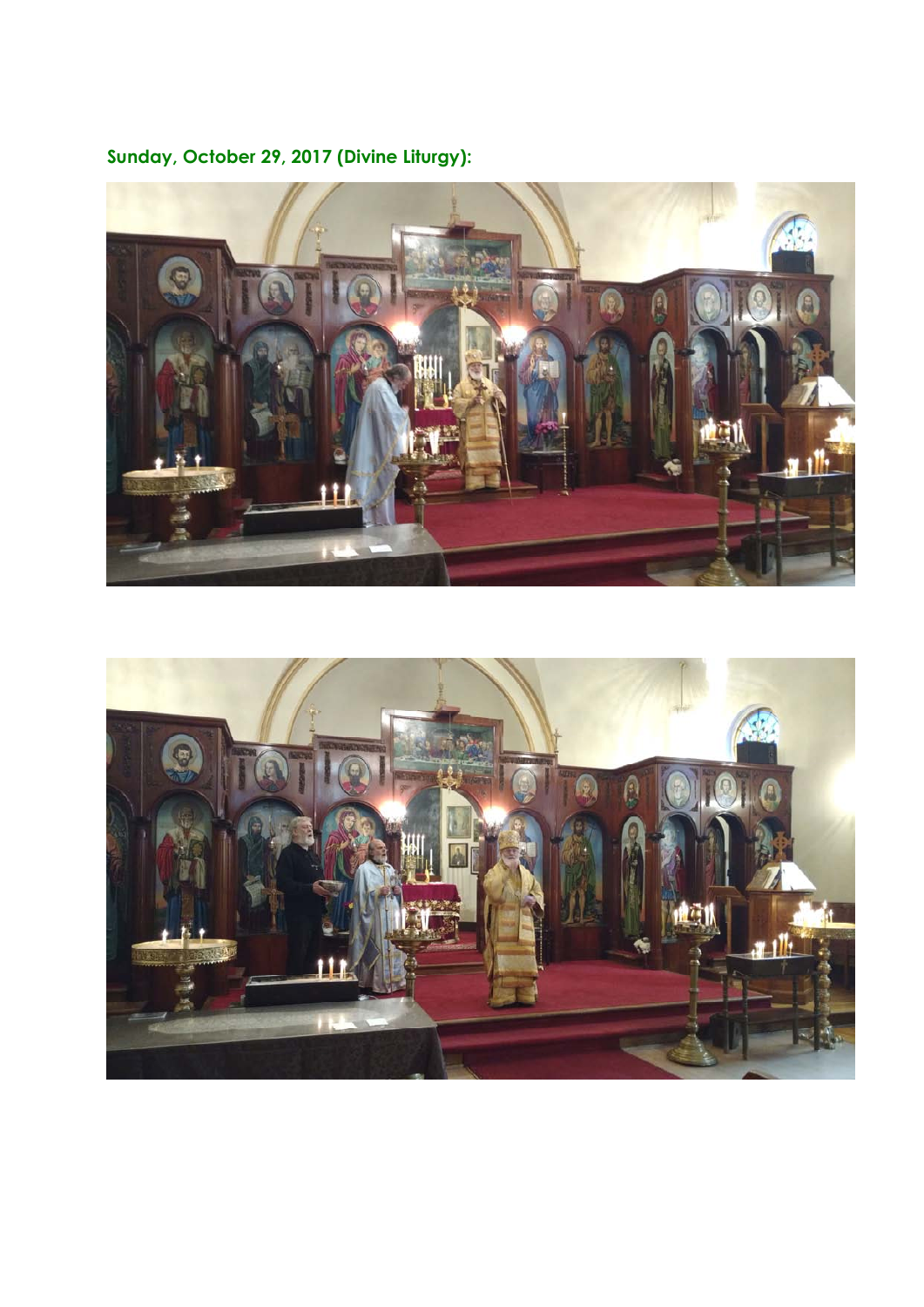



## **METROPOLITAN JOSEPH'S SERMON, DELIVERED AFTER DIVINE LITURGY SUNDAY, OCTOBER 29, 2017**

 **\_\_\_\_\_\_\_\_\_\_\_\_\_\_\_\_\_\_\_\_\_\_\_\_\_\_\_\_\_\_\_\_\_\_\_\_\_\_\_\_\_\_\_\_\_\_\_\_\_\_\_\_\_\_\_\_\_\_\_\_\_\_\_\_\_\_\_\_\_\_\_\_\_\_\_\_\_\_\_\_\_\_\_\_\_\_\_\_\_\_\_\_\_\_\_\_\_\_\_\_\_\_\_\_\_\_\_\_\_\_\_\_\_\_\_\_\_\_\_\_\_\_\_\_\_\_\_\_\_\_\_\_\_\_\_\_\_\_\_\_\_\_\_\_\_\_\_\_\_\_\_\_\_\_\_\_\_\_\_\_\_\_\_\_\_\_\_\_\_\_\_\_\_\_\_\_\_\_\_\_\_\_\_\_\_\_\_\_\_\_\_\_\_** 

The Proverbs says: "Where there is no vision, the people perish". Do you, as members of our Holy Cathedral have a vision? I hope, the answer is "Yes"! Then keep your vision in front of you and see something every day that reminds you of what you're believing for, something that inspires you, ignites your faith.

And what is your vision for our beloved Cathedral? My understanding is to continue to do everything for her existence and fulfill its mission as a house of God, where we pray and prepare ourselves for our salvation.

But don't have just a little vision. Release your faith in a big way. When you release your faith in a big way, when you believe to do great things, when you believe to set a new standard for our Cathedral, it pleases God. Then God will put something bigger in His heart. He will help to all our former members to come back and to all our future members to come in, and then we would be such a big Cathedral again. That is the way God is.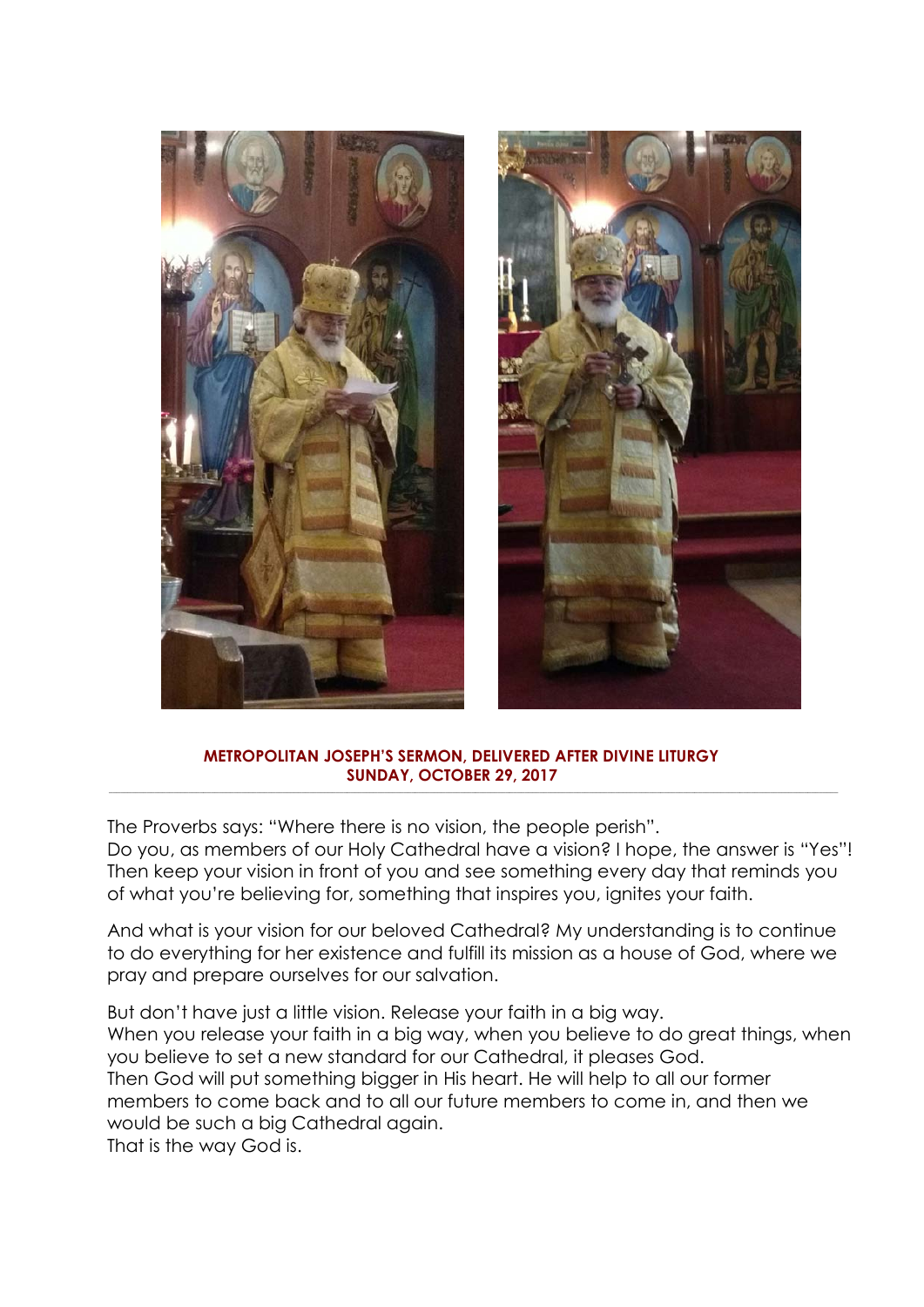That is why the Holy Bible uses such strong language that says: people perish for lack of vision. That means dreams die when you don't have a vision. If you can't see what God has put in your heart, then you will miss the incredible things God wants to do. I believe and as your Metropolitan, I declare that every dream, every promise, every goal God put in your heart, He will bring to pass.

If people talk about you, being jealous, critical and trying to make you look bad, don't let that change you. You don't need their approval when you have God's approval.

As Diocesan Prelate for 35 years, I learned early on that – to please God I may have to disappoint a few people.

The Holy Bible talks about those, who loved the praise of people more than the praise of God. One of the tests we all have to pass is when someone in our lives that we respect and look up to – wants us to go one direction, when we know in our hearts that we should take another path.

We don't want to hurt their feeling. We don't want to lose their friendship. We want their approval. But if we are to fulfill our destinies, we have to be strong. We have to have this attitude: "I want the praise of God more than the praise of people. I have an assignment. I have a purpose. I will become who God created me to be." I live by this motto: Everyone has a right to an opinion, and I have every right to not listen to it. If what others say doesn't match what God has put in our heart, let it go in one ear and out the other.

The point is that no matter what do you do, you will never please everybody. You may as well accept the fact that even when you do the best you can, some will find fault with you and that's okay. They have a right to have their opinions and you have a right to ignore them.

Remember, God did not call you to keep everyone happy. It's good to be loving, kind and generous, but you are not responsible for the happiness of others. You are responsible for your own happiness.

Don't take on a false sense of responsibility. You are not the savior of the world. We already have a Savior. You're no supposed to keep everyone happy or fixed. If you take on that job, the one person who will not be happy is you.

I have learned to recognize that some people are always having crises. Every other day they have an emergency or they are in desperate need of something. It's good to help people, who are in real need. But if someone comes to you very often and it seems the emergencies never stop, you need to recognize that's a manipulator.

The truth is if someone becomes upset because you won't meet unreasonable demands, then that person is not your friend. That person is a manipulator. The sooner you break free, the better off you'll be.

Understand this: Your first priority is to keep yourself happy. You don't have time to play games. You have a destiny to fulfill.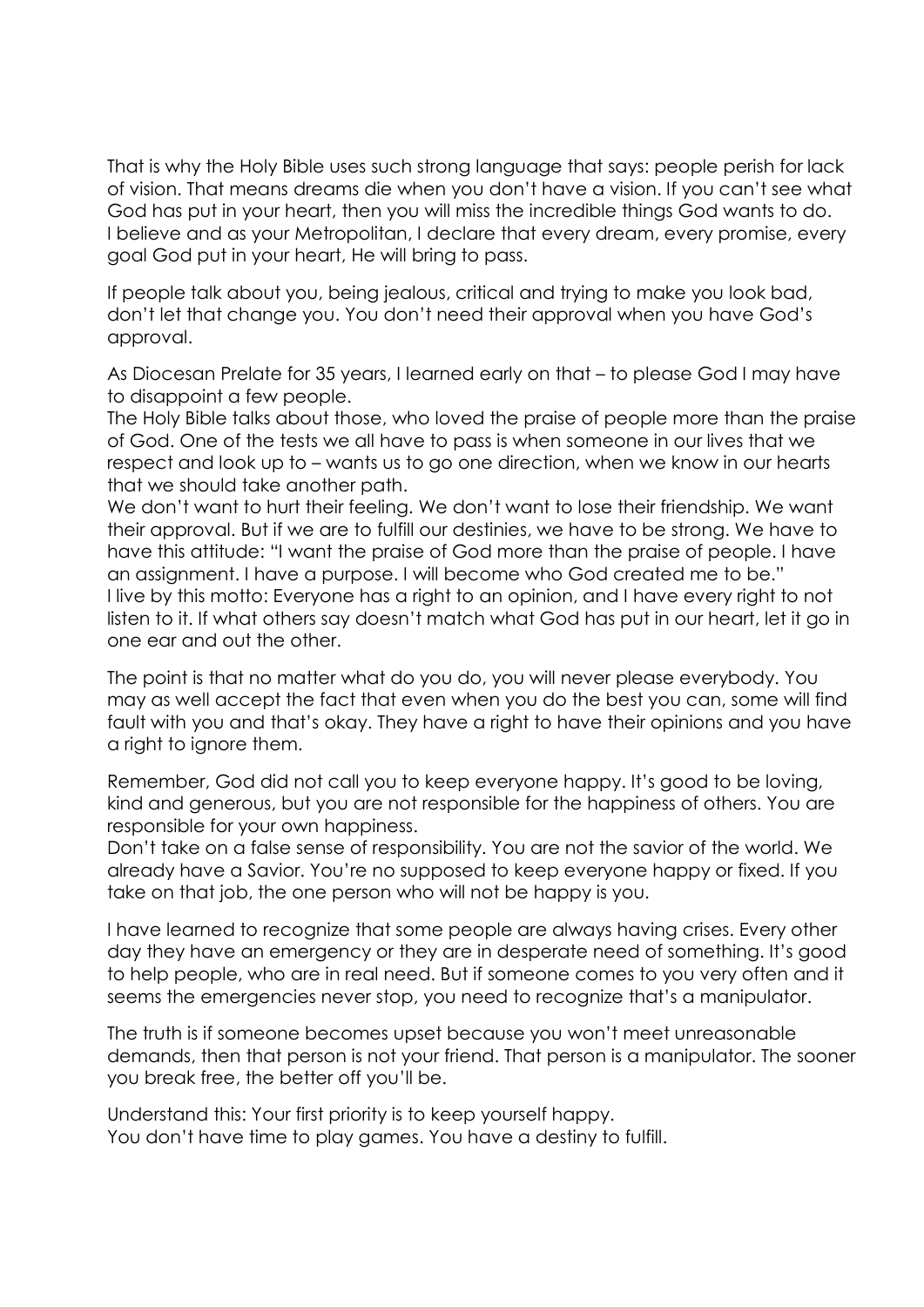Let me ask you, what are you expecting? Big things, little things, or nothing at all? It's easy to anticipate the worst. But if you will switch over into faith and expect the best – to excel, to accomplish your dreams – then you will draw in blessings and favor.

Also do not let negative expectations limit your life. That's no way to live. If you are not expecting increase, you are not releasing your faith. Faith is what causes God to act.

Life is too short to live that way. Every morning when you get up, forgive those, who hurt you. Forgive yourself for mistakes you've made.

Our expectations set the limits for our lives. If you expect little, you are going to receive little.

If you do not anticipate things to get better, then they won't. But if you expect more favor and an increase, then you will see new levels of favor and success. Your expectation is your faith at work.

But your faith is working, when you are using it in the right direction.

So, upgrade your expectations.

Then goodness and mercy will follow you wherever you go.

You remembered the Holy Gospel of today's Divine Liturgy: "Jesus asked: "Who touched Me?" Everybody denied it and Peter said: "Master, the people are all around You and crowding in on You, and You asked: "Who touched Me?" But Jesus said: "Someone touched Me, for I perceive that when power went out of Me!" (Luke 8:45, 46). Therefore, I say that faith is what causes God to act.

I am talking about having an attitude of expecting good things. You need to start expecting greater things. There are new mountains to climb and new horizons to explore.

So, expect to rise higher.

Expect to overcome every obstacle.

Expect doors to open.

Expect favor at work, favor at the church, favor at home, and favor in your relationships.

Also be careful what you allow to play in your thoughts all day. Your memory is very powerful. One study discovered that positive and negative memories are handled by different parts of the brain. A negative memory takes up more space because there is more to process. As a result, you remember negative events more that positive events. The study said that a person will remember losing fifty dollars more that he will remember gaining fifty dollars.

So, stay tuned to good things.

Do not forget what you should remember – your victories, your successes, and the hard time you overcome.

Collect the positives in your past. Rehearse your victories.

Remembering the good things will make you strong.